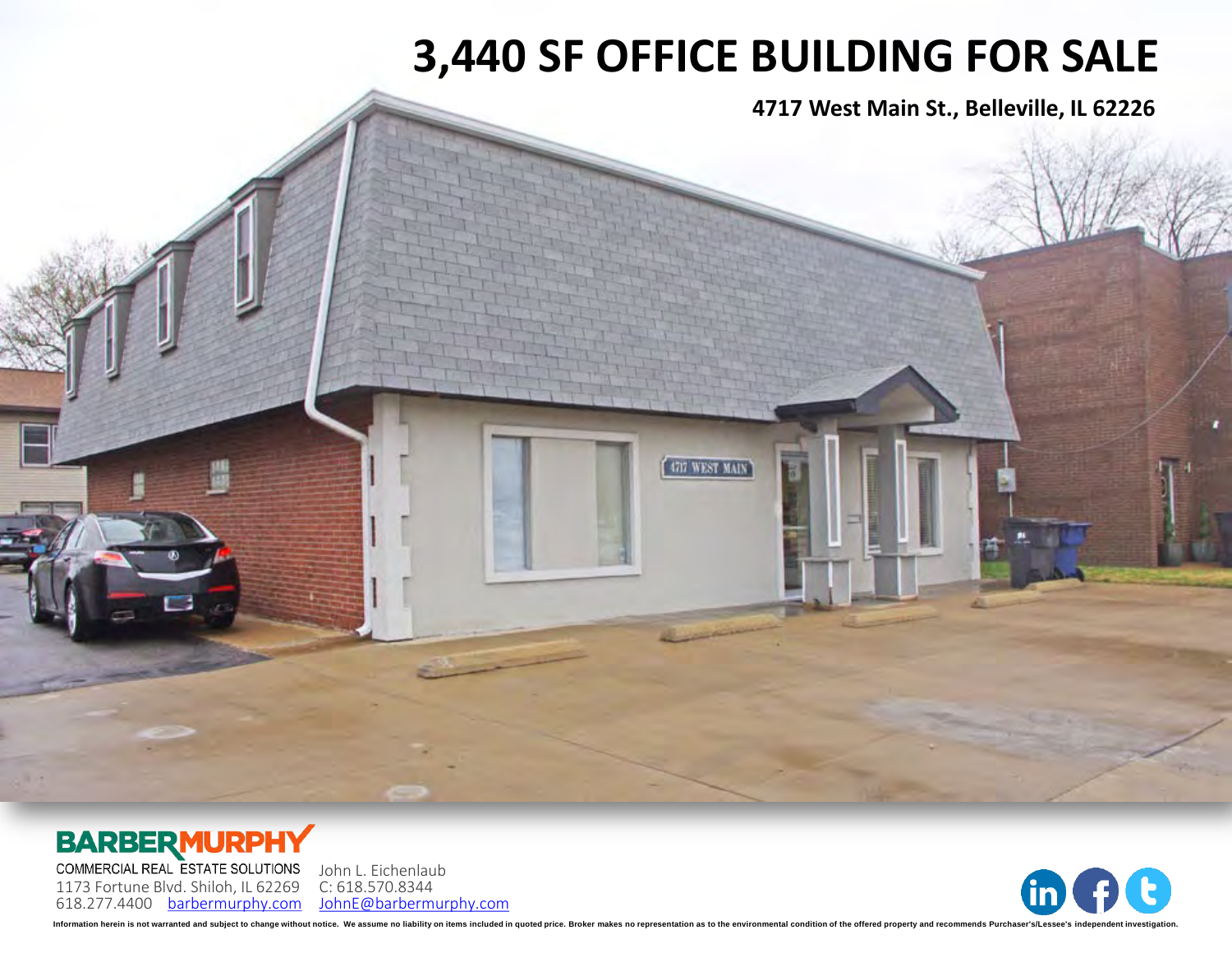

## PROPERTY SUMMARY

- 3,440 SF office building for Sale
- Main Level: 5 offices, conference room, reception area
- Upper Level: 5 offices and conference room or additional office
- Separate Apartment Building with (2 bed, 1 Bath units) and garage included in sale

### **SALE PRICE: \$198,000**

### **BARBERMURPHY**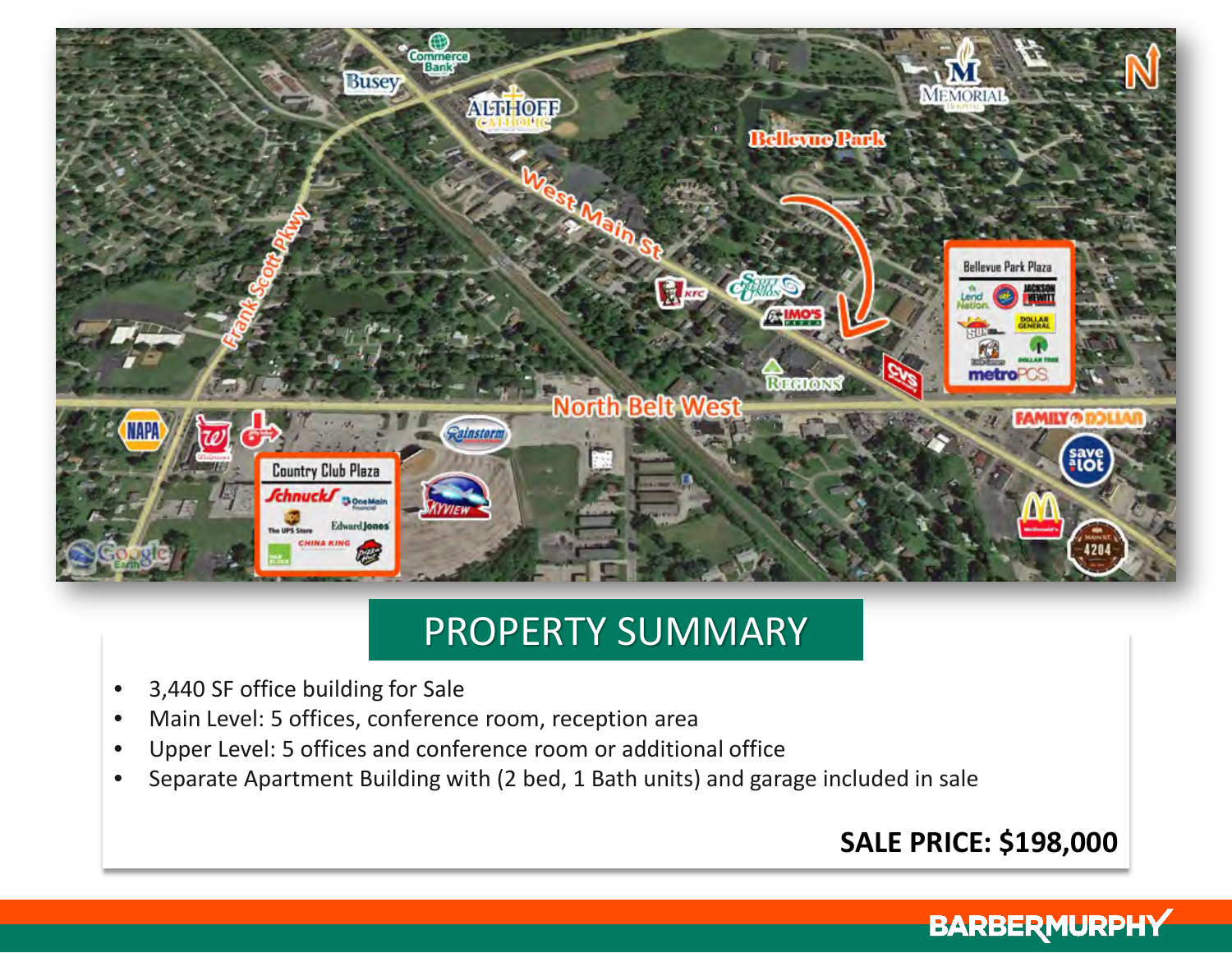## **IMAGES**







Apartment